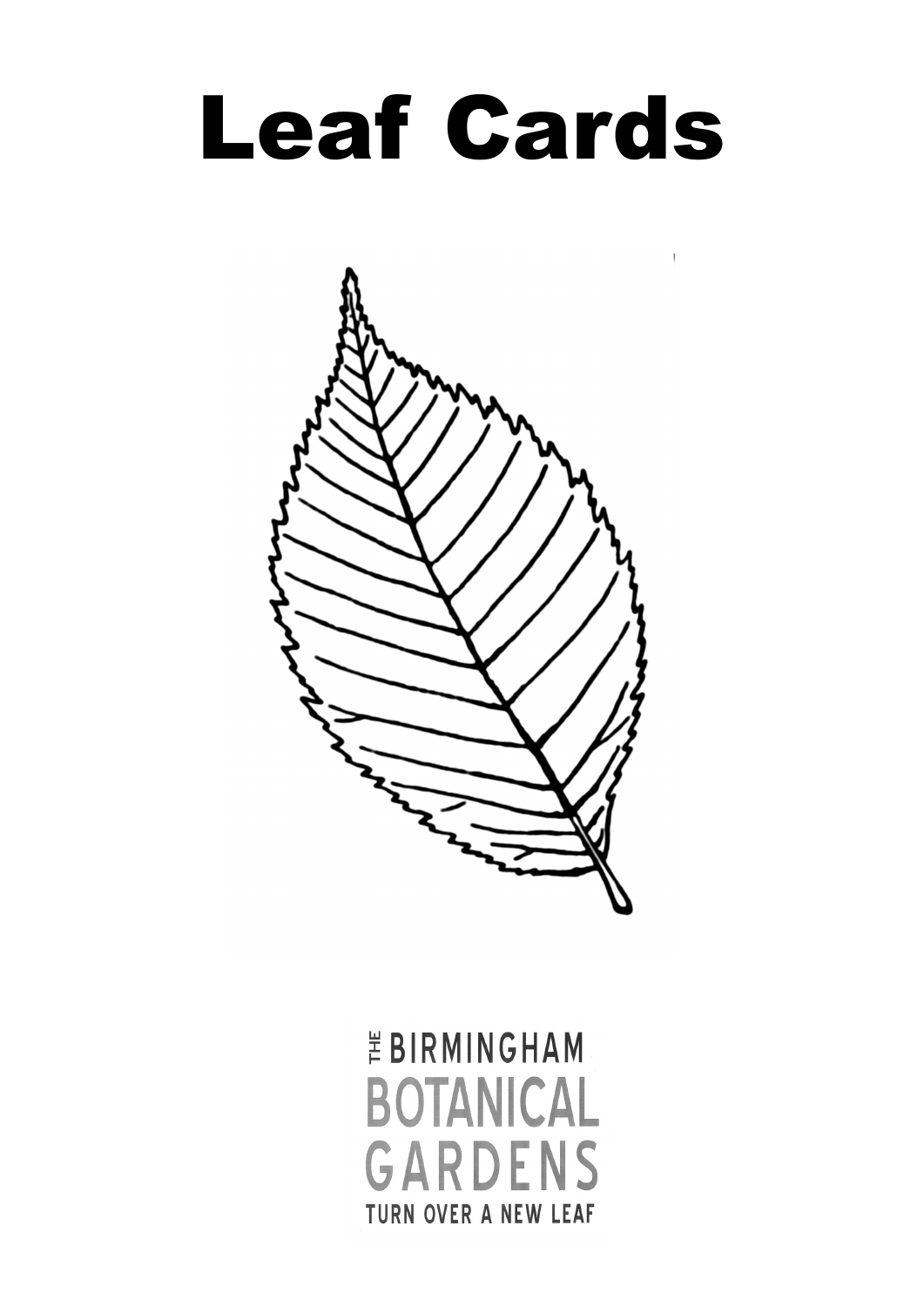## **Brief Description of Activity**

The leaf cards on the following two pages can be copied by visiting teachers to support self-guided sessions at the Gardens. The leaves can be used to ask the children to find and match the leaf pictures to the actual leaves in the Tropical Greenhouse.

Children might enjoy cutting out the leaves back in the classroom before the visit which would also get the children used to the various shapes of the leaves that will be encountered during their visit to the Gardens.

In addition to the children cutting out the leaves, teachers might wish to laminate the leaves and fix them together with treasury tags to form a leaf swatch.

An extension of this work is to look at a variety of ways in which leaves have adapted to live in the tropical rainforest. Life in the tropical rainforest is difficult because all the plants are fighting to get enough resources including sunlight and water.



**Large** leaves catch lots of sunlight.

**Coloured** leaves absorb more sunlight.

Leaves with **Holes** let the sunlight through to the plant's lower leaves.

A leaf with a **drip tip** points water down towards the roots.

**Climbers** grow upwards to reach the sunlight.

An **epiphyte** (or **air plant**) grows high on other plants to be nearer the sun and catches water at the base of the leaves.

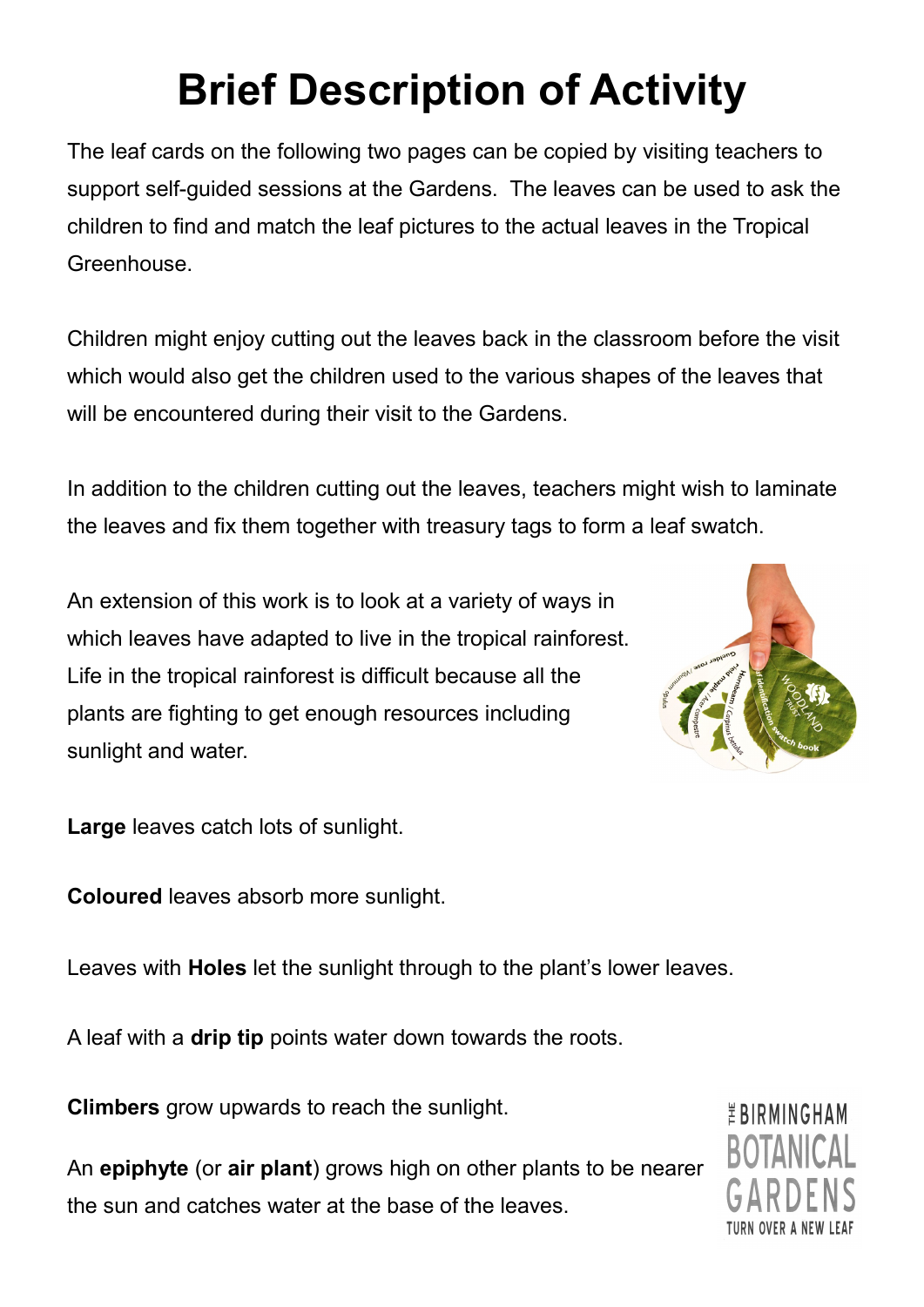